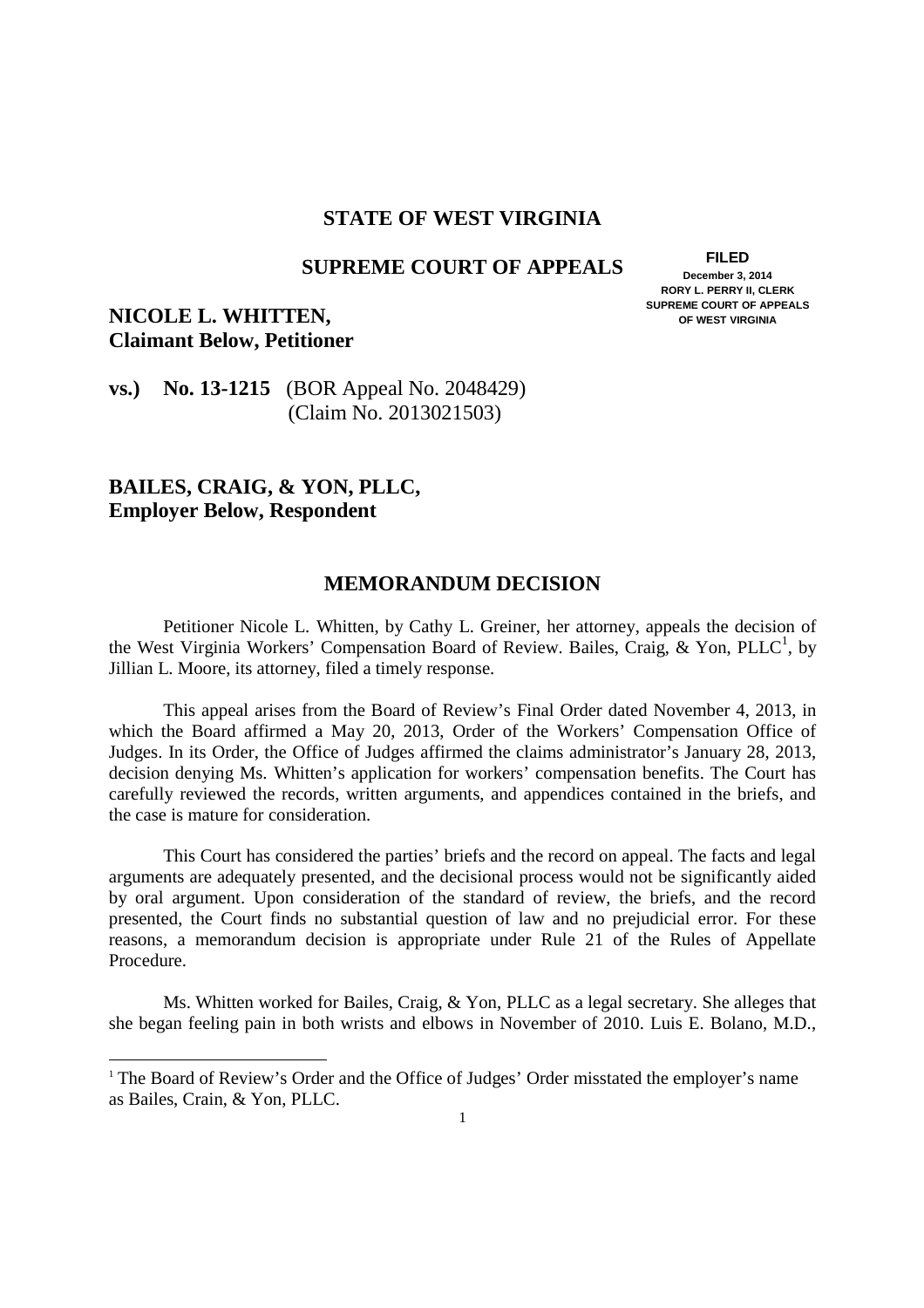diagnosed Ms. Whitten with carpal tunnel syndrome and cubital tunnel syndrome. He opined that both conditions were occupationally related. Prasadarao B. Mukkamala, M.D., and Rebecca Thaxton, M.D., concluded that Ms. Whitten's carpal tunnel syndrome and cubital tunnel syndrome were not caused by or related to her work and that she had no occupationally related contributing factors for carpal tunnel syndrome. Ms. Whitten filed an application for workers' compensation benefits requesting that carpal tunnel syndrome and cubital tunnel syndrome be held compensable. The claims administrator denied Ms. Whitten's application for workers' compensation benefits because it found the disability complained of was not due to an injury or disease received in the course of and resulting from employment.

 The Office of Judges affirmed the claims administrator's decision and found that Ms. Whiten has not established by a preponderance of the evidence that she sustained an occupational disease in the course of and resulting from her employment. The Board of Review affirmed the Order of the Office of Judges. On appeal, Ms. Whitten disagrees and asserts that Dr. Bolano, from Scott Orthopedic Center, found that she is suffering from carpal tunnel syndrome and cubital tunnel syndrome as a result of her work activities. Ms. Whitten further argues that Dr. Mukkamala and Dr. Thaxton are not orthopedic surgeons and neither have the experience in this area as Dr. Bolano does. Bailes, Craig, & Yon, PLLC maintains that there is no medical opinion of record establishing a causal connection between Ms. Whitten's specific job duties and the development of carpal tunnel syndrome. Bailes, Craig, & Yon, PLLC further maintains that Ms. Whitten was diagnosed with carpal tunnel syndrome two years prior to the first mention of the condition being work-related. Bailes, Craig, & Yon, PLLC asserts that a clerical position is not a risk factor for carpal tunnel syndrome and that Ms. Whitten suffers from obesity, which is a non-occupational risk factor for carpal tunnel syndrome.

 The Office of Judges found that Ms. Whitten has not established by a preponderance of the evidence that she has developed carpal tunnel syndrome or cubital tunnel syndrome due to her work duties. Under West Virginia Code of State Rules § 85-20-41.5 (2006), Ms. Whitten's clerical job does not put her at high risk to develop carpal tunnel syndrome. Additionally, West Virginia Code of State Rules § 85-20-41.5 provides that "[w]hen evaluating carpal tunnel syndrome in this work setting, a careful search for other contributing factors is essential. Awkward wrist position, vibratory tools, significant grip force, and high force of repetitive manual movements have all been shown to contribute to carpal tunnel syndrome." The Office of Judges found that the Employee's and Employer's Interview Questions for Carpal Tunnel Claims forms revealed Ms. Whitten had no exposure to these other contributing factors. Dr. Thaxton and Dr. Mukkamala also found that Ms. Whitten did not have any of these occupational risk factors for the development of carpal tunnel syndrome and concluded that her carpal tunnel syndrome and cubital tunnel syndrome were not occupationally related. West Virginia Code of State Rules § 85-20-41.4 (2006) lists obesity as a confounding condition that frequently produces or contributes to carpal tunnel syndrome. Dr. Mukkamala found that Ms. Whitten's obesity was a significant non-occupational risk factor for the development of carpal tunnel syndrome.

 The Office of Judges pointed out that Dr. Bolano's February 27, 2012, report noted that Ms. Whitten stated the pain in her wrists and elbows began in November of 2010. Ms. Whitten was referred for an EMG in April of 2011. However, the Office of Judges found that there was